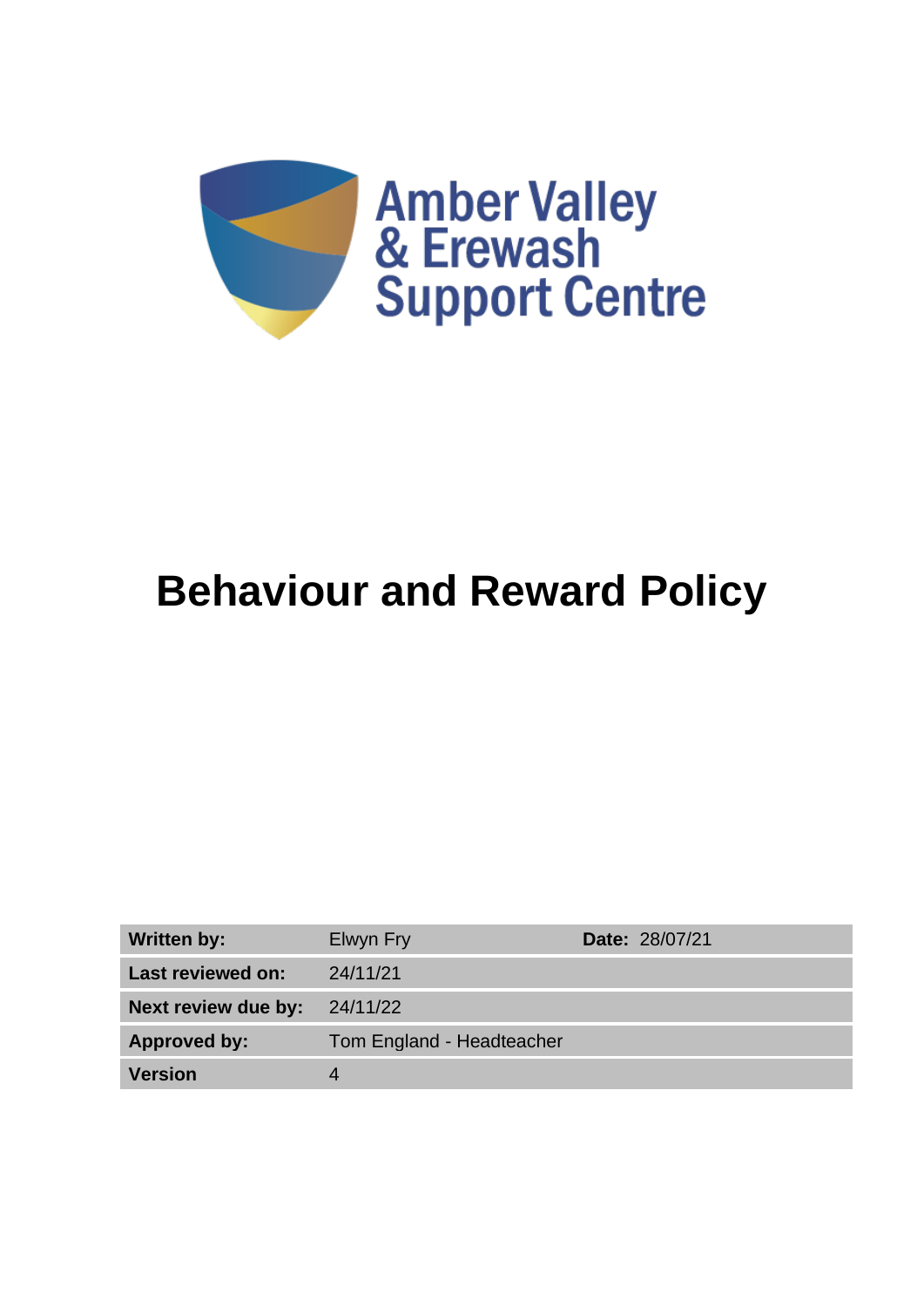#### **Behaviour Management and Rewards Policy**

This policy has been designed to support the learning and safety of the pupils and staff at AVESC. The management of behaviour within AVESC is reflected in its overall aims, which are identified in the AVESC vision and ethos. Positive behaviour is paramount to a successful learning environment and provides the foundation for pupils to prepared for their next step.

Pupils at AVESC have been permanently excluded or are at risk of exclusion from mainstream education. Some pupils are also placed at the academy via the LA SEND process. This has often resulted in inconsistencies and gaps in learning. Many have had negative experiences in mainstream school and are disillusioned with education having experienced what they may perceive as failure and rejection.

Pupils may have a range of behavioural, emotional, social and learning difficulties that have impacted on their ability to succeed in a mainstream school environment. Pupils experiencing these difficulties require specific boundaries and consistency as well as a level of flexibility and understanding. It is expected that pupils may exhibit a range of challenging behaviours linked to low self-esteem, vulnerability, anxiety, low self-confidence, insecure self-image and challenges in regulating responses or emotions. Some pupils will have experienced bullying, as perpetrators and as victims which may affect their ability to interact positively. Many pupils will have difficulties in dealing with change and transitional phases, including their transfer to AVESC.

AVESC has a points-based monitoring and reward system for behaviour and progress. The system has a standardised format but is adapted for each site to meet the needs of different Key Stages, the provision pupils attend and different curriculums they access.

All pupils have a PIP and PuP where individual risk assessments are completed that details the known risks their behaviour can present as well as any interventions and support in place to reduce risk.

## **The aims of this policy:**

- To provide a positive educational environment that is safe, friendly, and secure
- To develop trusting relationships and respect for others
- To help pupils develop a range of social skills
- To help pupils develop independence and responsibility
- To help pupils meet their academic potential
- Reward positive and appropriate behaviour
- Provide an understanding of the consequences of inappropriate behaviour
- To re-integrate to full time educational provision wherever appropriate
- To help pupils prepare for their next step in education.

#### **Principles**

• Everyone is expected to consistently support the academy ethos, routines and policies for the mutual benefit and safety of all concerned. Behaviour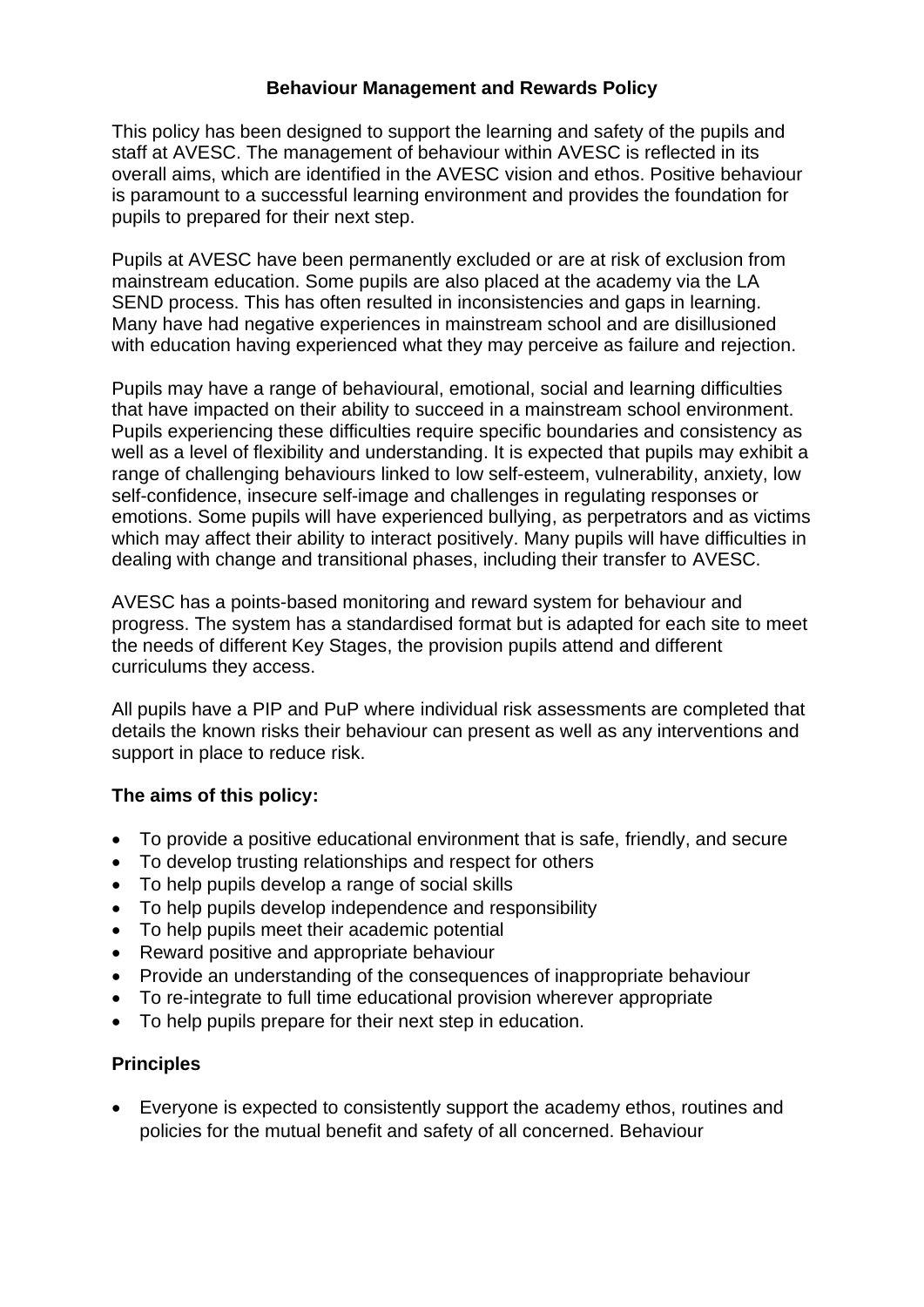management is the collective responsibility of all staff, governors, parents/carers and pupils.

- Positive relationships and collaborative working between parents/carers and AVESC, staff and pupils are of the greatest importance.
- Everyone must be treated as being of equal value in what they bring to our academy and contribute, regardless of gender, religion, cultural or ethnic background.
- Management of challenging behaviour, by all members of staff, must be fair and consistent.
- We expect children to accept responsibility for their actions.
- The academy will work co-operatively to provide a relevant supportive curriculum for all pupils where individual and group needs are met.
- The academy employs structures and systems that recognise and praise excellent, effort, work and behaviour.
- Everyone is expected to be aware of the potential impacts of bullying and discriminatory behaviour on the academy community. Cases must be reported, investigated, recorded, and dealt with promptly.
- Absenteeism is a key area to tackle in promoting positive attitudes.
- Managing pupil behaviour is not simply about responding to inappropriate behaviour, but about creating conditions that will encourage positive behaviour. Expectations, rewards and sanctions should be stated positively; clear and specific; few and comprehensive; understood by all pupils; frequently reinforced in a positive way.
- Due to the complex needs of many pupils at AVESC, consequences to negative behaviour will consider the specific needs and circumstances of individuals, and it is acknowledged that there must be some flexibility within the behaviour management policy to consider the length of time on roll, and the current individual needs of pupils.

## **The Role of the Staff**

- Teachers lead the classroom environment and take overall responsibility for behaviour management.
- All teachers, STLA's and support staff, share a collective responsibility for promoting good behaviour and managing behaviour problems positively.
- The relationship between staff and pupil is especially important. All staff should work positively to support this relationship.
- All staff should work positively to develop a wide range of supportive relationships with pupils and each other.
- Seeking the help, advice and co-operation of other colleagues is a positive, professional means of ensuring that behaviour management is seen as the collective responsibility of all members of AVESC. Teachers and STLA's are advised to seek help and support from SLT when they have concerns about behaviour.
- All staff need to be aware of individuals; rights and responsibilities when dealing with behaviour. All serious incidents must be logged following recording procedures and referred to a senior leader.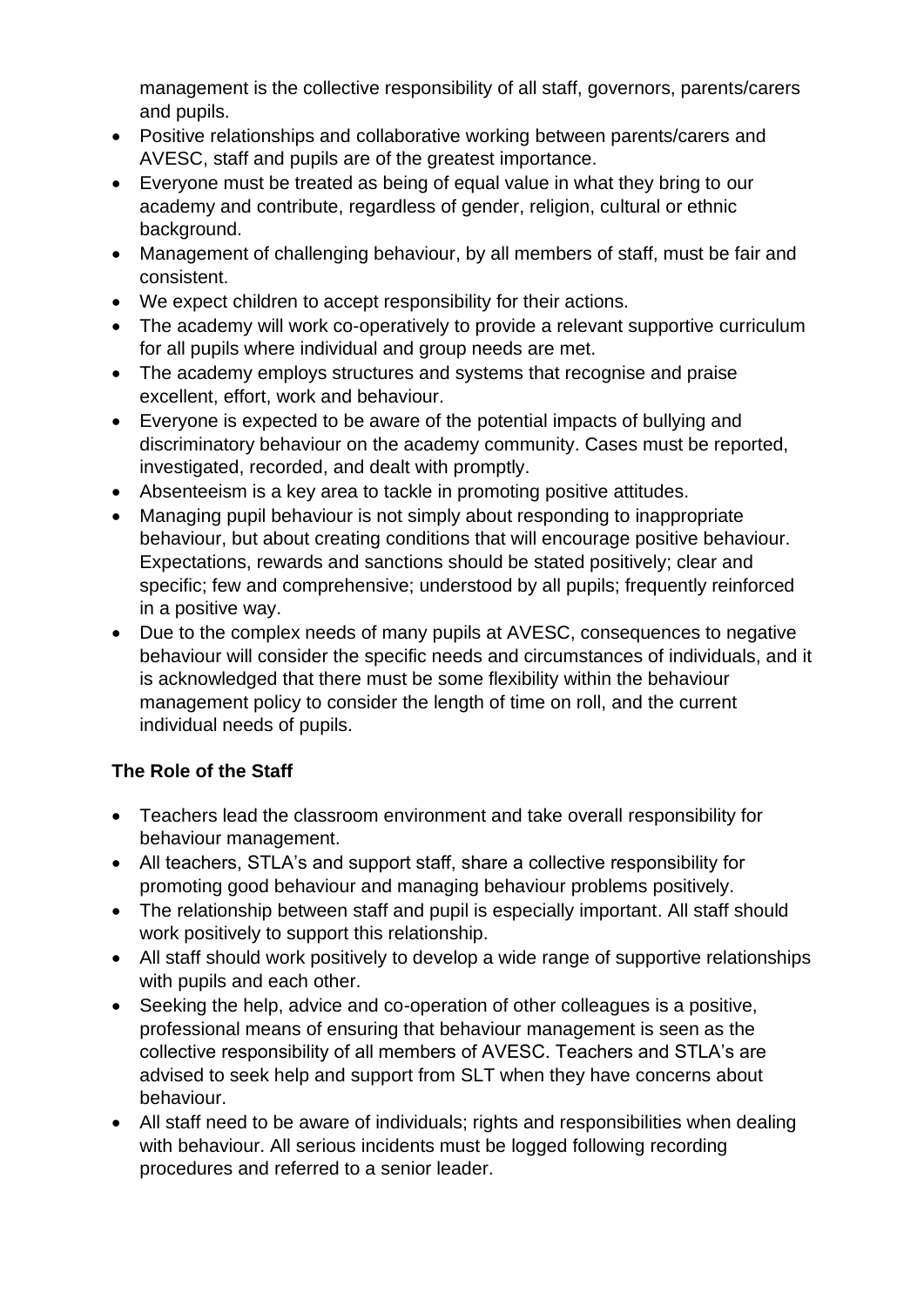• All staff to model positive and respectful behaviour.

#### **School expectations:**

- Follow individual timetable
- Follow staff instructions and communicate in a positive manner
- Participate in learning and complete set tasks
- Respect others and the learning environment

In addition to the four generic expectations all pupils have individual targets in their Pupil Information Packs (PIPs). Pupils receive points each lesson when they meet targets. Pupils are also awarded merits for outstanding achievement and effort towards targets. Pupils have allocated time in their timetables to address and review targets with staff. Parents/carers are frequently informed on the progress made towards targets

Each expectation is worth up to 3 points per lesson. A pupil can earn a maximum of 12 points per lesson. Points are recorded on an AVESC Daily Points Sheet each day and entered on data tracking software – DC Pro.

- 0. Not Achieved
- 1. Attempted
- 2. Almost Achieved
- 3. Fully Achieved

Merit Exceptional Achievement

|                                                             |       |               |              | <b>AVESC Daily Points Sheet</b> |                 |       |                |                       |                 | Amber Valley<br>& Erewash<br>Support Centre: |
|-------------------------------------------------------------|-------|---------------|--------------|---------------------------------|-----------------|-------|----------------|-----------------------|-----------------|----------------------------------------------|
| Pupil                                                       | Tutor | Lesson<br>One | <b>Break</b> | Lesson<br>Two                   | Lesson<br>Three | Lunch | Lesson<br>Four | Lesson<br><b>Five</b> |                 |                                              |
| Date                                                        |       |               |              |                                 |                 |       |                |                       |                 |                                              |
|                                                             |       |               |              |                                 |                 |       |                |                       |                 |                                              |
| Follow individual timetable                                 |       |               |              |                                 |                 |       |                |                       |                 |                                              |
| Follow instructions and communicate<br>in a positive manner |       |               |              |                                 |                 |       |                |                       |                 |                                              |
| Participate in learning and complete<br>set tasks           |       |               |              |                                 |                 |       |                |                       |                 |                                              |
| Respect others and the learning<br>environment              |       |               |              |                                 |                 |       |                |                       |                 |                                              |
| Total                                                       |       |               |              |                                 |                 |       |                |                       |                 |                                              |
| Merits                                                      |       |               |              |                                 |                 |       |                |                       |                 |                                              |
| <b>Not Achieved</b><br>0.                                   |       |               |              |                                 |                 |       |                |                       | Total<br>Points |                                              |
| Attempted<br>1.<br><b>Almost Achieved</b><br>2.             |       |               |              |                                 |                 |       |                |                       | Total           |                                              |
| 3.<br><b>Fully Achieved</b>                                 |       |               |              |                                 |                 |       |                |                       | Merits          |                                              |
| <b>Exceptional Achievement</b><br>Merit.                    |       |               |              |                                 |                 |       |                |                       |                 |                                              |

Pupils are awarded additional merits for exceptional work or behaviour. Pupils can earn one merit per lesson. Staff inform the pupils when they receive merits and the reason for them being awarded. Pupils with high scores and merits can be rewarded throughout the week with small rewards and earn a place on termly reward visits and/or shop vouchers.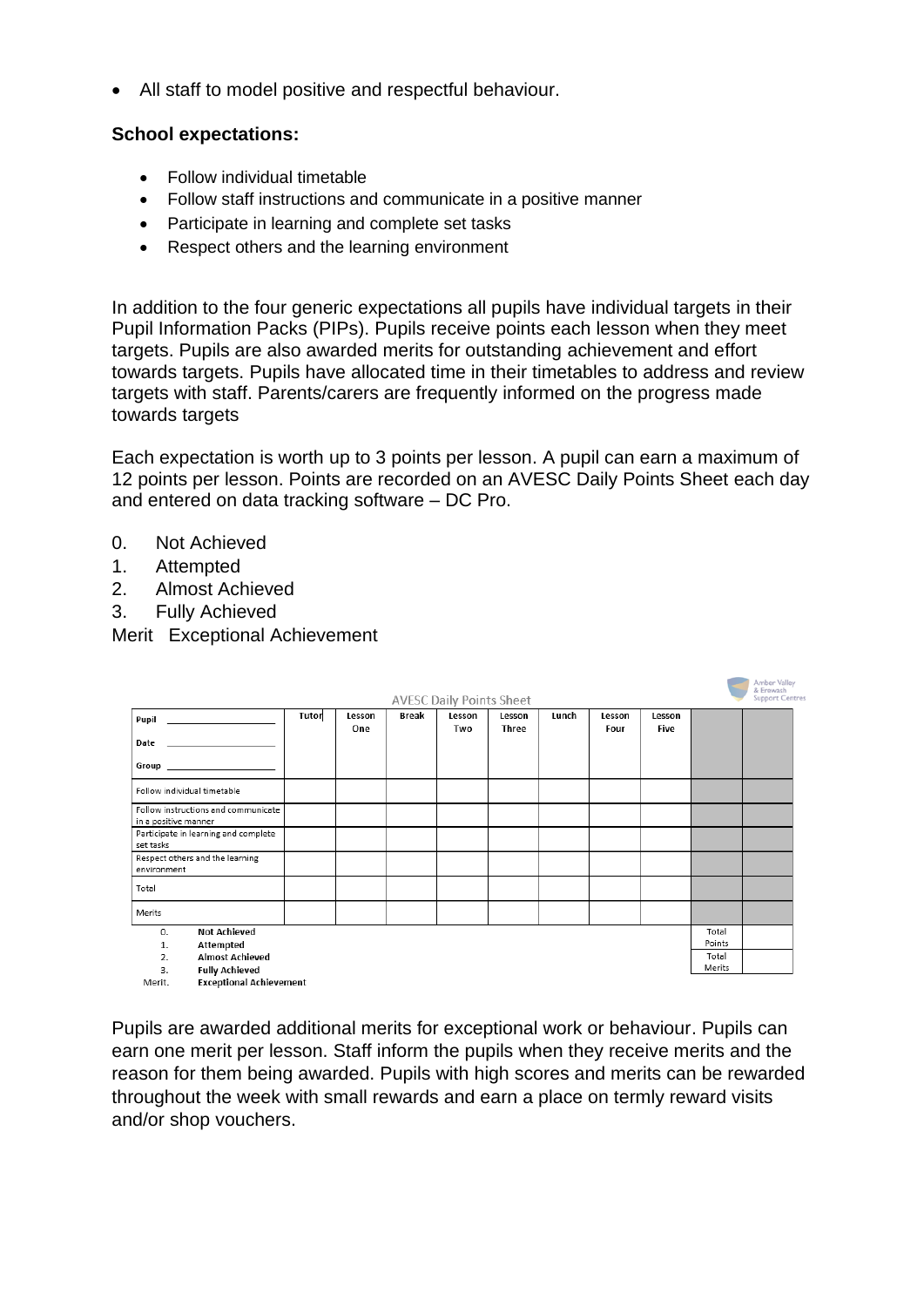Pupils are awarded for the following:

- Positive attendance
- Exceptional achievements
- High Behaviour Points (92+%)
- Exceptional Behaviour Points (100%)
- Significant improvement
- Receiving merits

End of term visits and rewards are discussed during tutor time and as part of Pupil Voice; these rewards can include gift cards, restaurant visit, take-away food, go-Karting, ice-skating, bowling etc.

Pupils attending site based provision complete reflection sheets each day where they can monitor their progress and consider ways they can improve their behaviour.

#### **Well done postcards**

Postcards are sent home throughout the year. They can be sent to reward excellent work, effort, improvement, good attendance, improved attendance, consistently good behaviour, improved behaviour and any other recognition whereby the pupil has made a positive contribution to the learning environment or society. This applies to all sites and teams.

APT follow an adapted point recording system to support the variety of alternative providers that pupils attend across the academic week.

#### **Procedures**

- Behaviour scores to be allocated to pupils via Microsoft Excel with specific criteria to be scored against (see Appendix 1) using the AVESC Support Centre's Behaviour Monitoring form.
- All pupils will be eligible for all behaviour scores at all times whilst at provision.
- As pupils achieve specific behaviour scores, recognition postcards will be sent home at the discretion of the keyworker.
- Every half term certificates are provided for positive attendance and behaviour. All pupils will receive a certificate depending on their position on the pyramid. If a pupil earns 'platinum' status for either behaviour or attendance they will receive a £5 high street voucher. If a pupil earns 'gold' status for either behaviour or attendance they will receive a £5 high street voucher.

#### **AVESC Consequences/De-escalation process**

The following stages may differ at Alternative Providers as each company maintains their own behaviour policy.

**Stage 1** -occasional minor inappropriate behaviour

- Reminder of expectations
- Quiet word or 'look' or positive touch
- Reminder of consequences quietly by staff member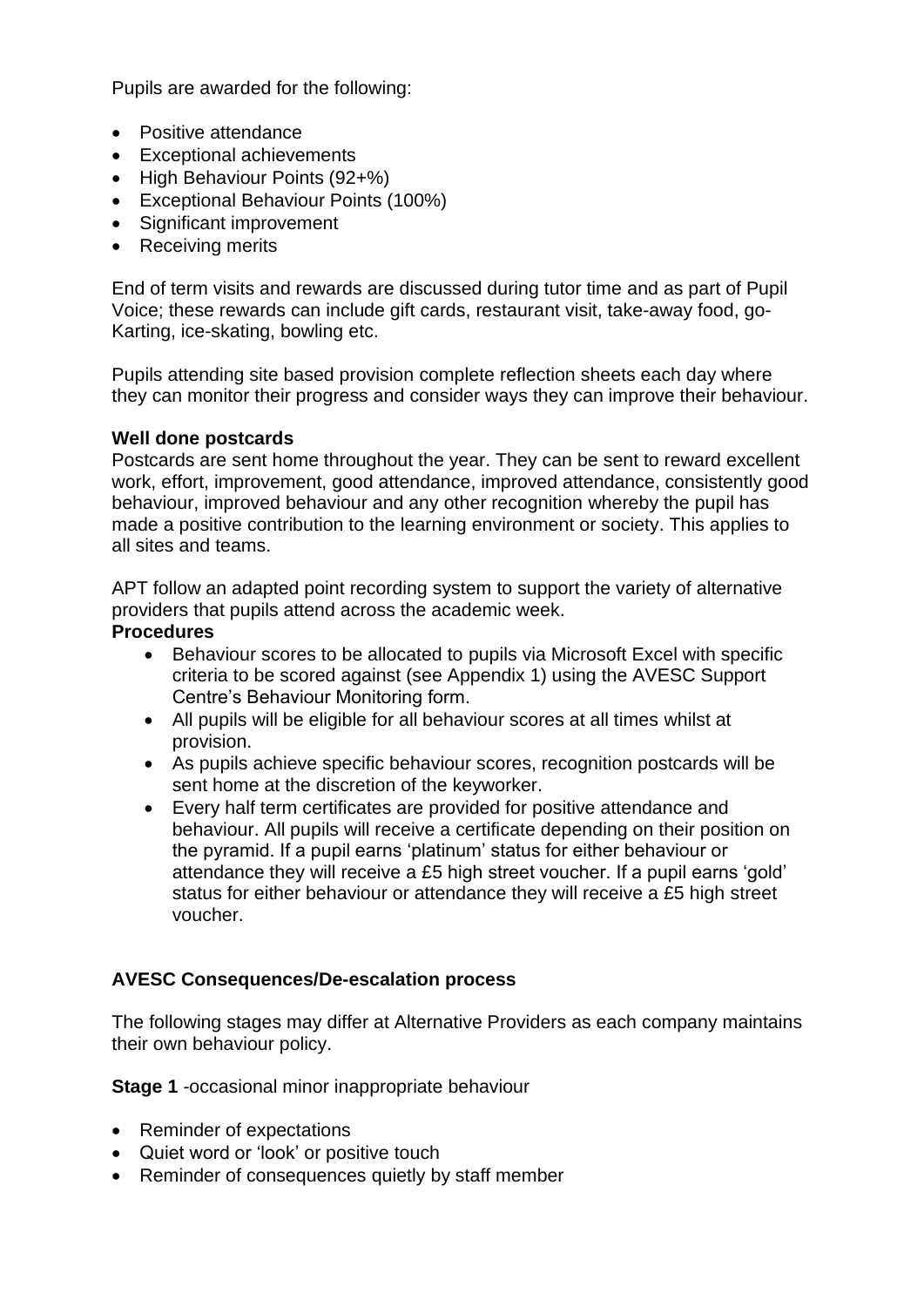• Humour

**Stage 2** -continued inappropriate behaviour

- Verbal warning about their behaviour
- On a second verbal warning for continued disruption or outburst offer pupil timeout.
- Pupil to catch up with learning missed and discuss the issue with staff.
- Pupil and staff member meet to discuss underlying issues
- Record concerns in Pupil Information Pack (PIP)
- Parents are informed.
- If a pupil leaves the classroom without permission, they will be expected to catch up missed work at break times, after school or during timetabled catchup sessions.

**Stage 3** -continued and persistent refusal to comply with expectations

- When at stage 3 or if a serious incident/disruption has occurred, pupils are directed to a safe location in the school. A staff member will take the pupil to a designated area.
- A senior leader or the class Teacher will discuss the incident with the pupil.
- Pupil to catch up work missed.
- If it is not appropriate for the pupil to return to class, they continue their learning away from the class group under remote supervision and the site lead is informed.
- If a pupil refuses leave the room, the other pupils will be asked to work in a different learning environment.
- Consequences of negative behaviour take place at break, lunch and, if necessary, after the end of the school day.

**Stage 4** - behaviour may put people at risk or severely disrupt teaching and learning

- Incident report recorded by members of staff involved.
- SLT member or class Teacher to contact parents/carers.
- Meeting with appropriate staff and SLT member regarding behaviour.
- Pupil to be educated away from the group.

**Stage 5 -**serious incidents that may lead to external agency involvement e.g. Police

- Fixed-term exclusion
- Meeting with parents/carers to discuss future conduct
- Parent/Carer meeting with SLT member
- Multi-agency review of placement and interventions
- Post exclusions meeting

## **Team Teach**

All members of the educational staff team are aware of the regulations regarding the use of force by teachers, as set out in DfE Circular 10/98, relating to section 550A of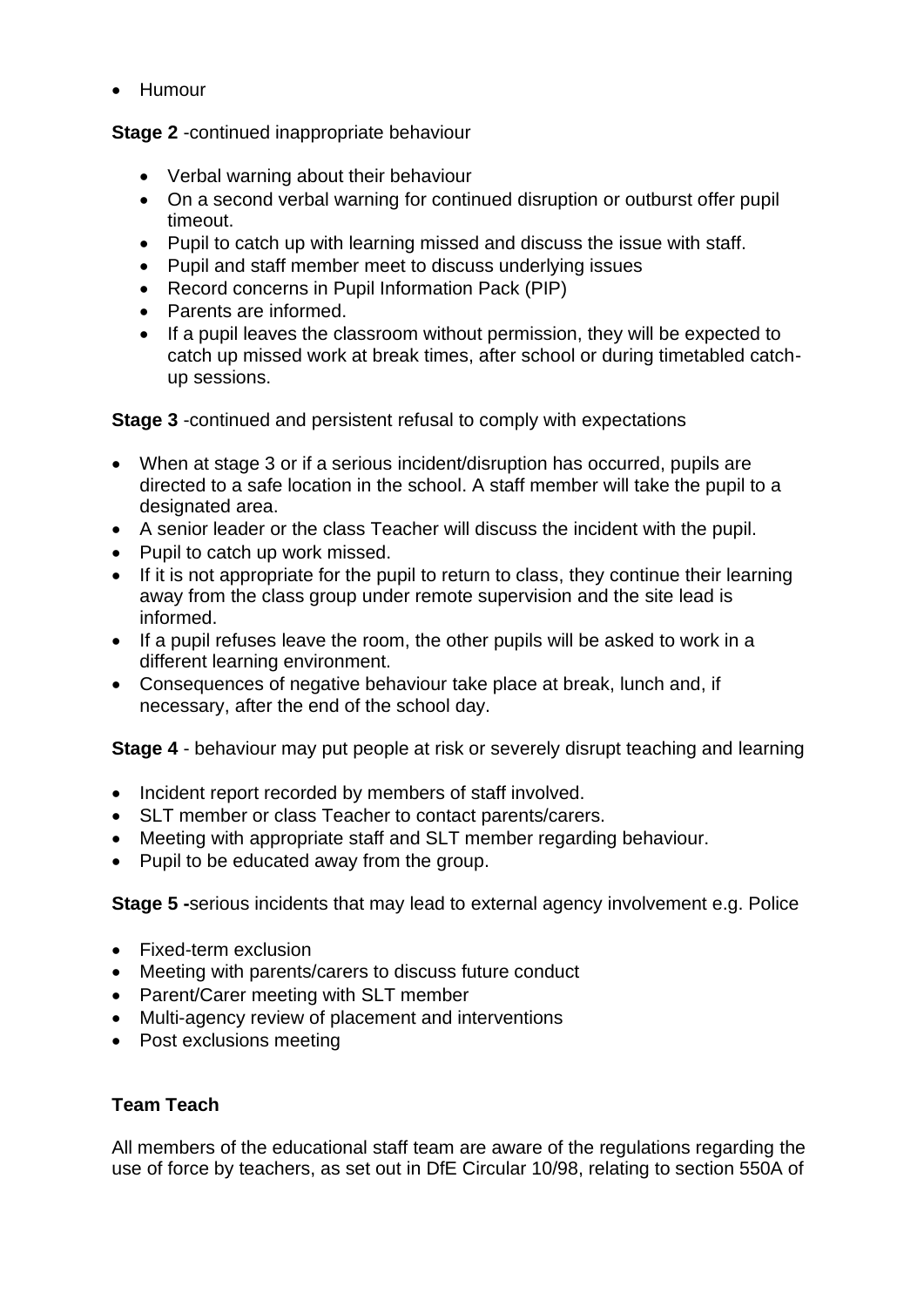the Education Act 1996: The Use of Force to Control or Restrain Pupils. Staff would only need to intervene physically to restrain children or to prevent injury to a child, or if a child is in danger of hurting him/herself, or they are a serious disruption. The actions that we take are in line with government guidelines on the restraint of children.

All education staff have received Team Teach Training. This training enables those staff to apply de-escalation techniques and if required undertake physical intervention in the safest way possible, for all involved. Training for staff and refresher training will be undertaken, as necessary.

AVESC prides itself on promoting positive environments and maintaining the upmost positive regard for all our pupils. Physical intervention is a last resort and is only used if the situation and risk outweigh the safety of the pupil, pupils or staff.

#### **Uniform**

- The Uniform Policy details uniform expectations and this is provided to parents/carers during induction meetings
- Pupils who do not follow the Uniform Policy will not gain certain behaviour points
- Persistent refusal to wear uniform will be interpreted as defiance and will be challenged appropriately
- Parents/carers are reminded about the uniform policy by telephone and then by letter
- Additional uniform is provided to the pupils when necessary
- Pupils who wear the correct uniform will earn reward points

## **Use of inappropriate vocabulary**

It is acknowledged that there are occasions when pupils use unacceptable vocabulary and actions, when they become frustrated and by habit. A distinction is made between those occasions, and when pupils direct inappropriate communication towards others or do so with limited consideration of their surroundings.

Pupils are reminded of what is appropriate language and positive interaction and language is modelled by all staff.

Sanctions will be given where inappropriate communication is directed at others. This will be noted on the pupil points sheets and contact record sheet with parents. If appropriate an incident report form will be completed.

#### **Vandalism on site:**

Vandalism will result in a fixed term exclusion and the pupil is to be accompanied by the parent/carer for a reintegration meeting. If the incident cannot be satisfactorily resolved in parent/carer meetings then this may result in a change of timetable and provision change.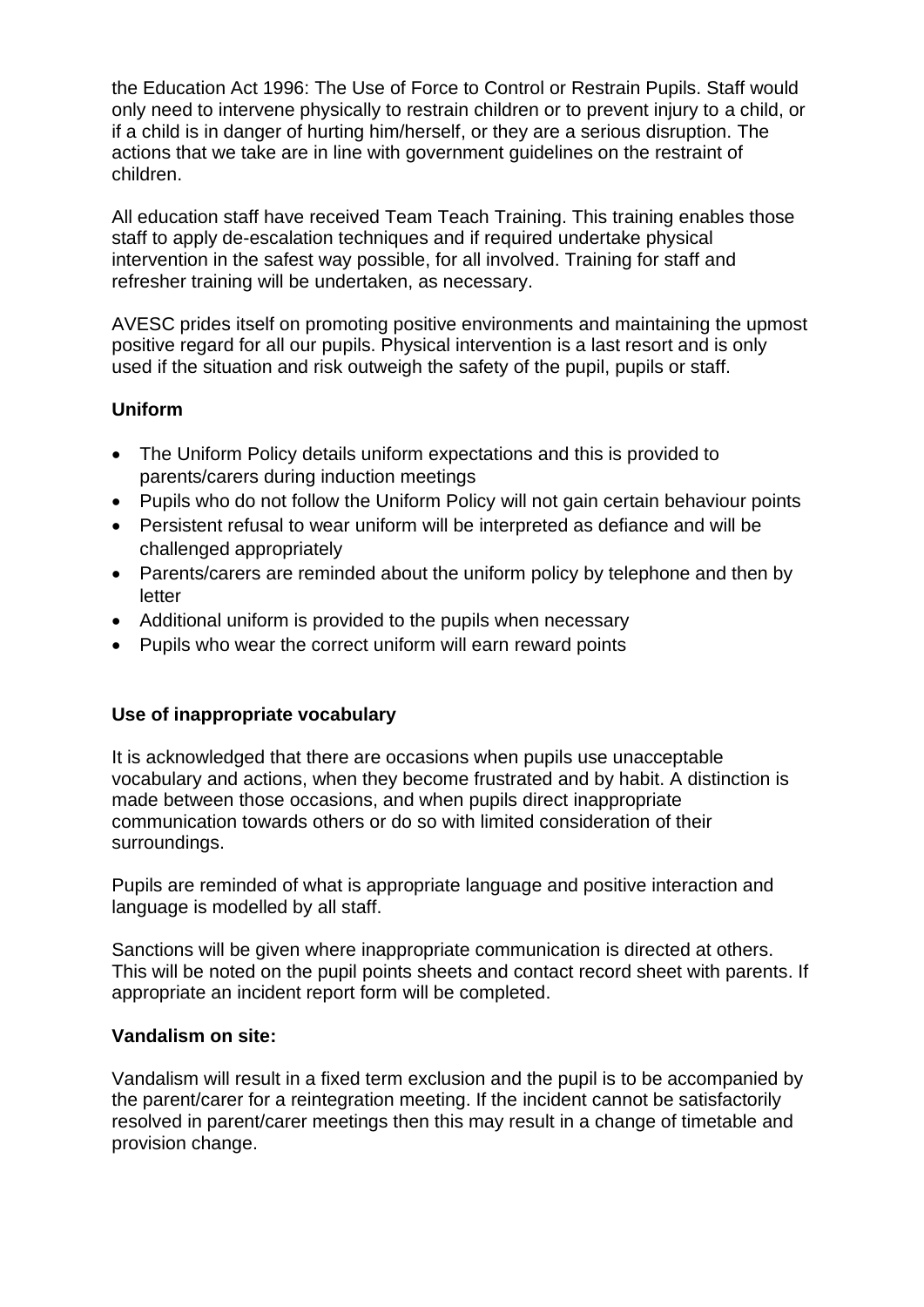If a pupil destroys or damages another pupil's work, then an appropriate sanction will be applied.

Damage to display work will result in a sanction including time for pupils to assist with repairs.

If deemed appropriate by the Assistant Headteacher for that site and/or Headteacher the police will be informed.

#### **Smoking/Vaping**

Smoking and Vaping is prohibited on all sites.

It is acknowledged that many AVESC pupils, particularly older pupils are habitual smokers before they come on roll and being unable to maintain their habit during school hours is challenging for them. Staff work with parents/carers and pupils to prevent smoking as well as the potential disruption caused by smoking/vaping.

- Parents/Carers are informed that smoking is not allowed on site and pupils should not have smoking paraphernalia in school
- Pupils attempting to use smoking/vaping products on site will be asked to hand in all paraphernalia to staff and parents/carers will be informed. These pupils will not receive behaviour points for sessions disrupted.
- If a pupil refuses to follow this request, parents will be contacted. Further disruption linked to this will result in a parent/carer meeting.
- If a pupil causes repeated and persistent disruption relating to smoking, they will receive a fixed term exclusion
- Pupils are advised and educated on the dangers of smoking through the PSHE curriculum, informative displays and by frequent reminders and discussion with staff.
- Pupils and parents/carers are aware of the support and advice available to assist them to stop smoking.

## **Anti-Bullying**

AVESC does not tolerate bullying of any kind. If we discover that an act of bullying or intimidation has taken place, we act immediately to stop any further occurrences. We have specific guidance to follow if an incident of bullying (including cyber-bullying) or discriminatory behaviour occurred this can be found in the Anti-Bullying Policy.

## **Attendance**

Attendance has a significant impact on behaviour and information on AVESC attendance procedures is detailed in the AVESC Attendance Policy.

## **Communication and parental partnership**

The academy works collaboratively with parents/carers, so children receive consistent messages about how to meet academy expectations. We aim to build a welcoming and supportive dialogue between home and the academy. Parents/carers